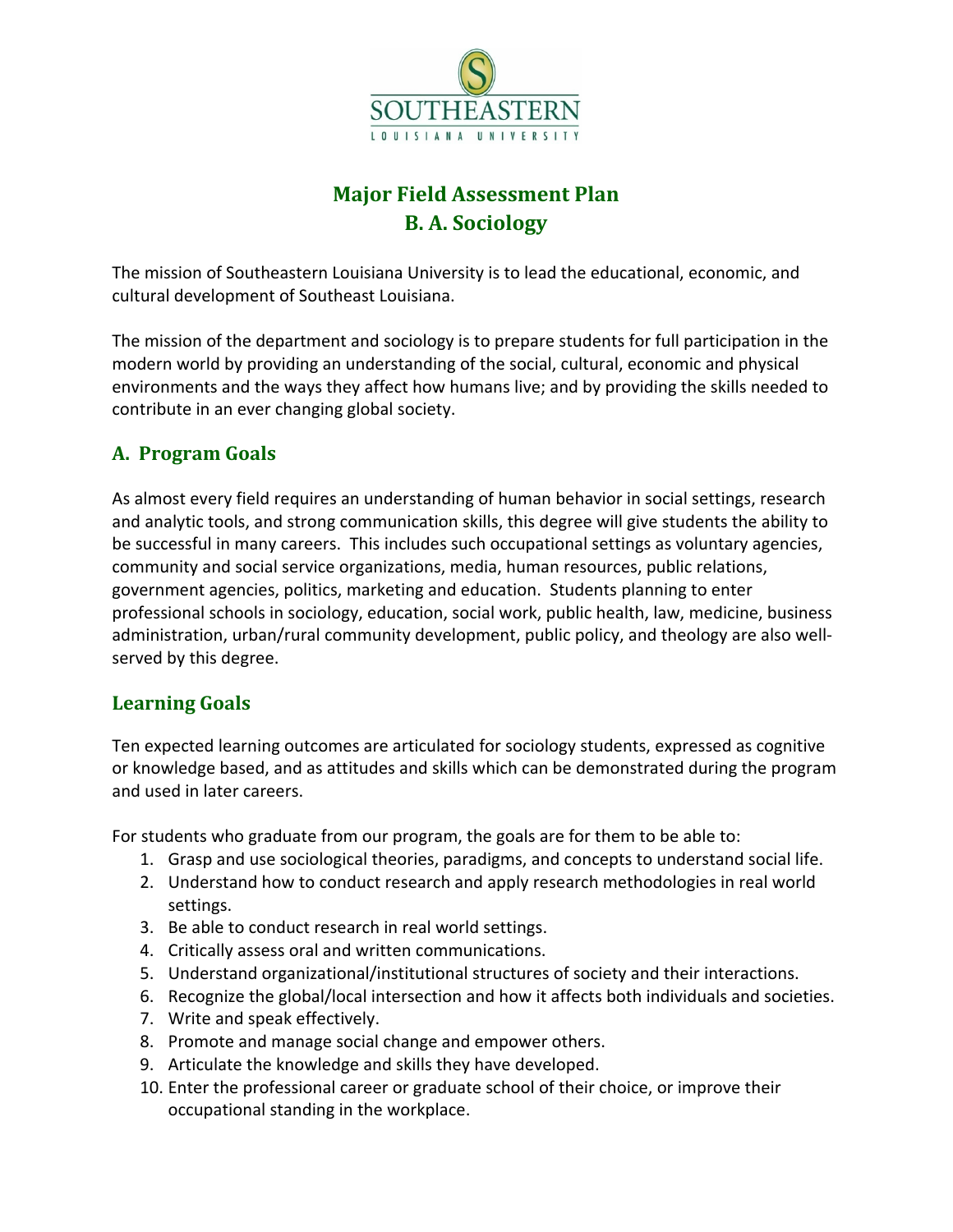### **B. Assessment**

#### **Measurement Methods, Timeline, and Uses**

1. At the end of the program students will be required to take an on‐line outcomes assessment test.

a. It will represent all primary content for which the students are responsible at the completion of the program, and utilize the **ETS standardized test for sociology.** This allows for comparison to national norms.

- b. In addition, after students have completed the redesigned Sociology 471 Advanced Sociology course, a **non ETS test** will be administered and assessed by sociology faculty:
- o It will include **critical thinking and writing** components,
- o It will include selected opinion **questions to address perceptions about status for learning outcomes** (e.g., to what extent do you agree or disagree that the sociology major has prepared you to promote and/or manage social change, 1. Strongly Disagree to 5. Strongly Agree).
- 2. Because this is a post-test only design, these groups will be analyzed in light of incoming ACT scores to see the extent to which our students are comparable to other students at the university.
- 3. Additional data points will be compiled of **student activity** in such scholarly activity as independent studies, undergraduate research and authoring or co-authoring papers for publication or presentation at conferences
- 4. Southeastern sends out an **Alumni Survey** periodically for which departments are allowed to add items of special interest for their students. This allows for further assessment of selected elements once the students have graduated. Some questions should be how valuable the following were to graduates after graduation:
	- $\circ$  Coursework (substantive, inequality and diversity, theory, research methods, statistics, and data analysis, senior‐level/capstone courses and internships
	- o How the major enhanced the following critical and analytic application skills in:
		- **Functioning as a collaborative member of a team**
		- Writing a report
		- **Working with people from diverse backgrounds**
		- Conducting research and analyzing data and applying statistical skills
		- **•** Defining problems and developing solutions
		- Understanding, use and appreciation of science
		- Awareness of people, cultures, languages, and nations
	- 5. All test results, survey data, and student scholarly activity records will be reviewed yearly by the sociology course and curriculum committee to determine areas for course and curriculum improvement.